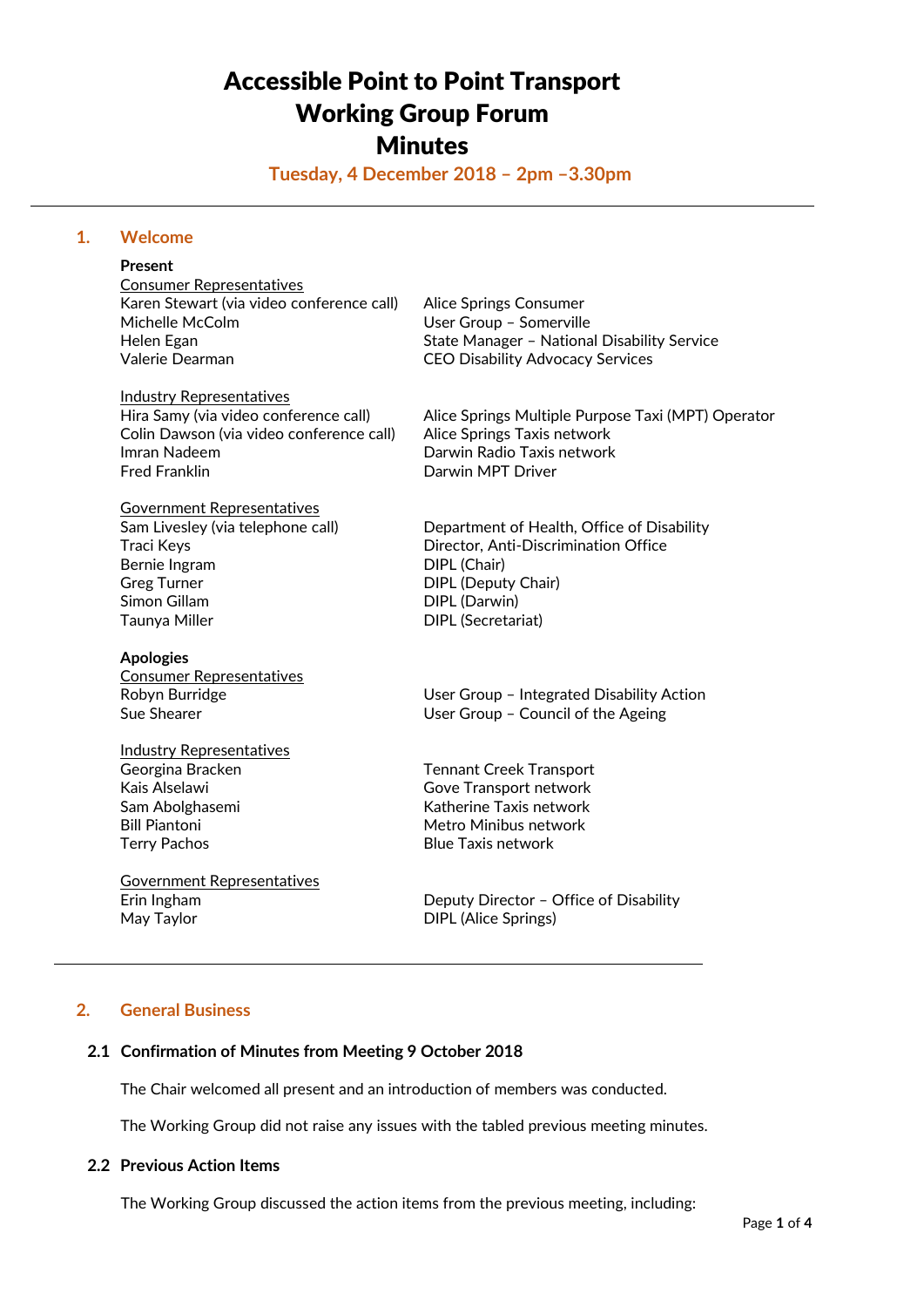# MPT (Multi-Purpose Taxi) Data

An overview of the MPT data sheets was provided to the Working Group.

Each month, the Network provides data to DIPL on how many wheelchair jobs were booked through the Network system and the MPT operator provides data on how many wheelchair jobs were completed through rank / hail (outside of Network bookings).

The Working Group was asked to consider whether a recommendation should be made to mandate minimum monthly MPT job performance for each region. Should the group agree to set a minimum benchmark then Commercial Passenger Vehicles Compliance Unit will contact the MPT operators who are in the low percentile range.

- *Action item:* DIPL to provide to the group, example MPT data sheets based on different percentile groups (10%, 25%, 35%) as an overview for setting a minimum job quota based on a percentile range.
- Minimum MPT Job Performance Indicators

DIPL sent letters to nine MPT's operators in the low percentile range to request reasons why they transported low numbers of wheelchair passengers. Responses received from the operators included that the Network had not allocated many wheelchair jobs to the individual MPT, vehicles were off the road, and wheelchair mechanisms in the MPT were broken and therefore could not carry wheelchair passengers.

The Department will provide a further summary on the responses received from the operators regarding low wheelchair passenger numbers at the next Working Group meeting.

DIPL sent out courtesy emails to all Networks across the Territory regarding training staff at call centres to ensure the correct taxi type is sent out to passengers. Feedback was requested from Networks regarding driver training including specific training in strapping in wheelchairs. DIPL is currently waiting on responses from the Networks and will provide the group an update on this matter at the next meeting.

*Action item:* DIPL to provide to the group a summary on the responses received from the industry regarding low wheelchair passenger numbers.

Identify Key Priority Areas to Improve Customer Service

The Working Group members in Darwin are currently working on a list of key priority areas to improve customer service in the Darwin region however the list is incomplete at this stage. The list will be provided to the group at the next meeting.

A key recommendation includes ensuring the onus is placed on the operator to train the driver on the operational use of a MPT.

It was also raised that each MPT driver should take a ride in the back of an MPT in a wheelchair (as a wheelchair passenger) during their training regime in future.

The group further raised concerns regarding wheelchair tie downs particularly that some wheelchairs are not manufactured with the anchor points and cannot be safely secured in an MPT. The Chair advised the group that a national project has commenced which is looking at this issue.

The Working Group suggested that the Department could look into measuring the ties down counts instead of relying on complaints from individuals as the individual could end up being discriminated against.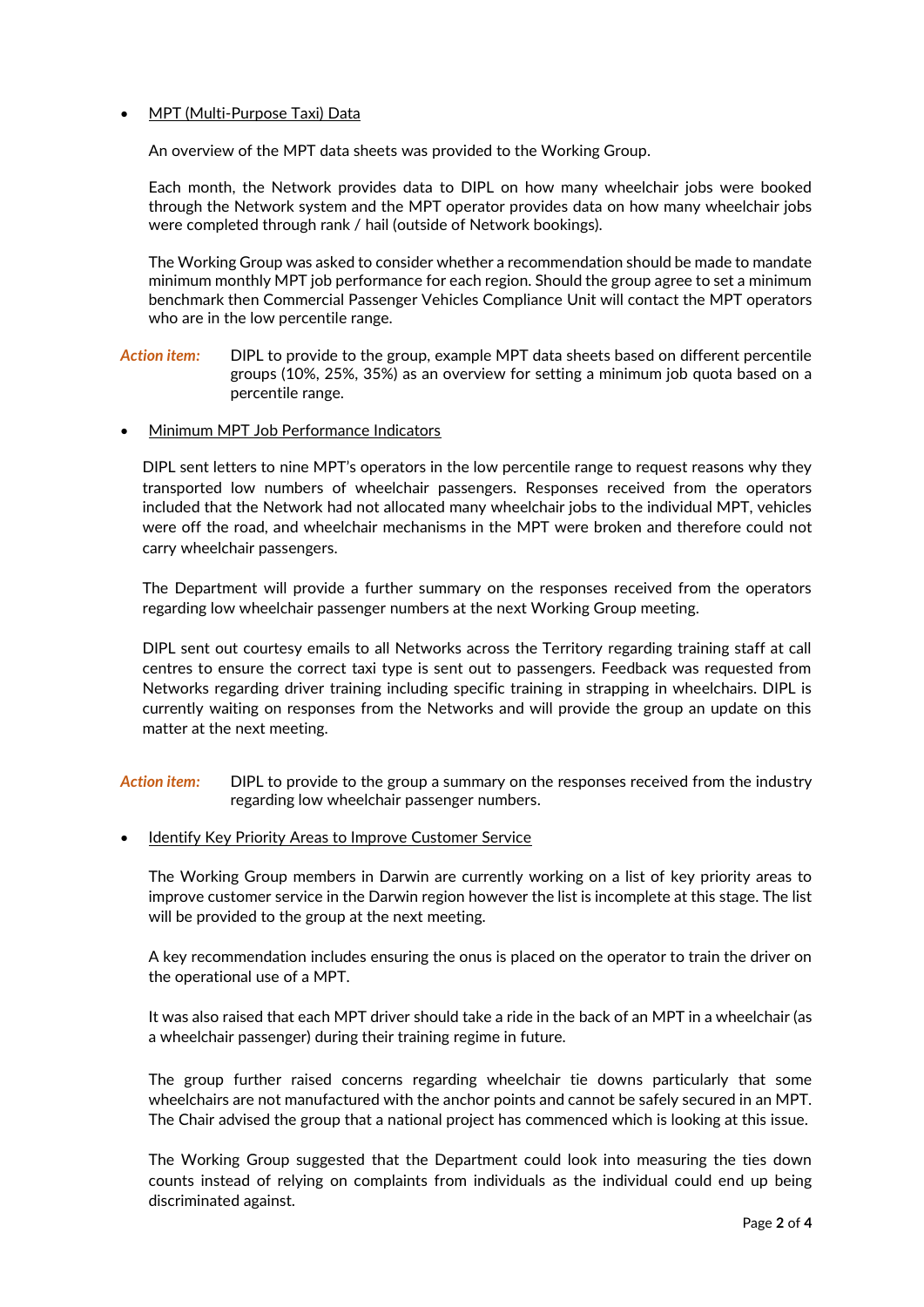### *Action item:* DIPL to look into automatic counts for wheelchair restraints and tie down measure for MPT vehicles.

# Driver Training

DIPL contacted the Networks across the Territory to gather feedback on driver training/refresher training and disability specific training. The Networks responses have not yet been received but will be included for consideration in the 2020 commercial passenger vehicle industry review.

DIPL also contacted the Disability Organisations across the Northern Territory for feedback regarding disability specific training for MPT drivers.

DIPL will provide a summary of the responses received from the above organisations and Networks to the group at the next meeting.

The Working Group was advised that the draft Bailment Agreement between the Bailor (taxi operator) and Bailee (taxi driver) have been updated to include a condition that the Bailor ensures the Bailee has received necessary instructions particular to the vehicle including wheelchair lift mechanism and restraint systems.

# *Action item:* DIPL to provide a summary of the responses received regarding disability specific training for MPT drivers to the group at the next meeting.

Taxi Subsidy Scheme (TSS) and Lift Incentive Scheme (LIS)

The Working Group was advised that a full review of the TSS and LIS is currently being undertaken by an external consultant. The review will consider the current lift incentive amounts and administration approaches. As such, the action items relating to these matters will be carried over until the TSS review is completed next year.

In terms of the Cab charge mobile device for use in the Tennant Creek Transport Minibus; Tennant Creek can apply for merchant approval from Cab charge and once approved, can get a fairway plus meter along with a handset installed under the dash in the minibus; however, the minibus will need to travel to Alice Springs for installation.

DIPL has also emailed TSS and LIS information to the Disability Organisations to promote the schemes in their office.

The group suggested that the schemes should be further promoted to:

- Medical Practitioners
- Health Services
- Aged Care Provider
- National Disability Insurance Scheme, and
- Wheelchair Suppliers

The Working Group also suggested that the list of all the above organisations addresses could be provided to the Networks so that the address can be placed into their systems to ensure the drivers drop the wheelchair users off to the correct address.

*Action item:* DIPL to further promote Transport Subsidy and Lift Incentives Schemes to medical practitioners, health care providers and aged care providers across the Northern Territory.

# **3. New Business**

# **3.1 Identify Key Priority Areas to Improve Customer Service**

Concerns was raised regarding Traffic Control Officers restricting MPTs access to events providing an example of the recent Carols by Candlelight event at the Gardens where the roads were blocked off so